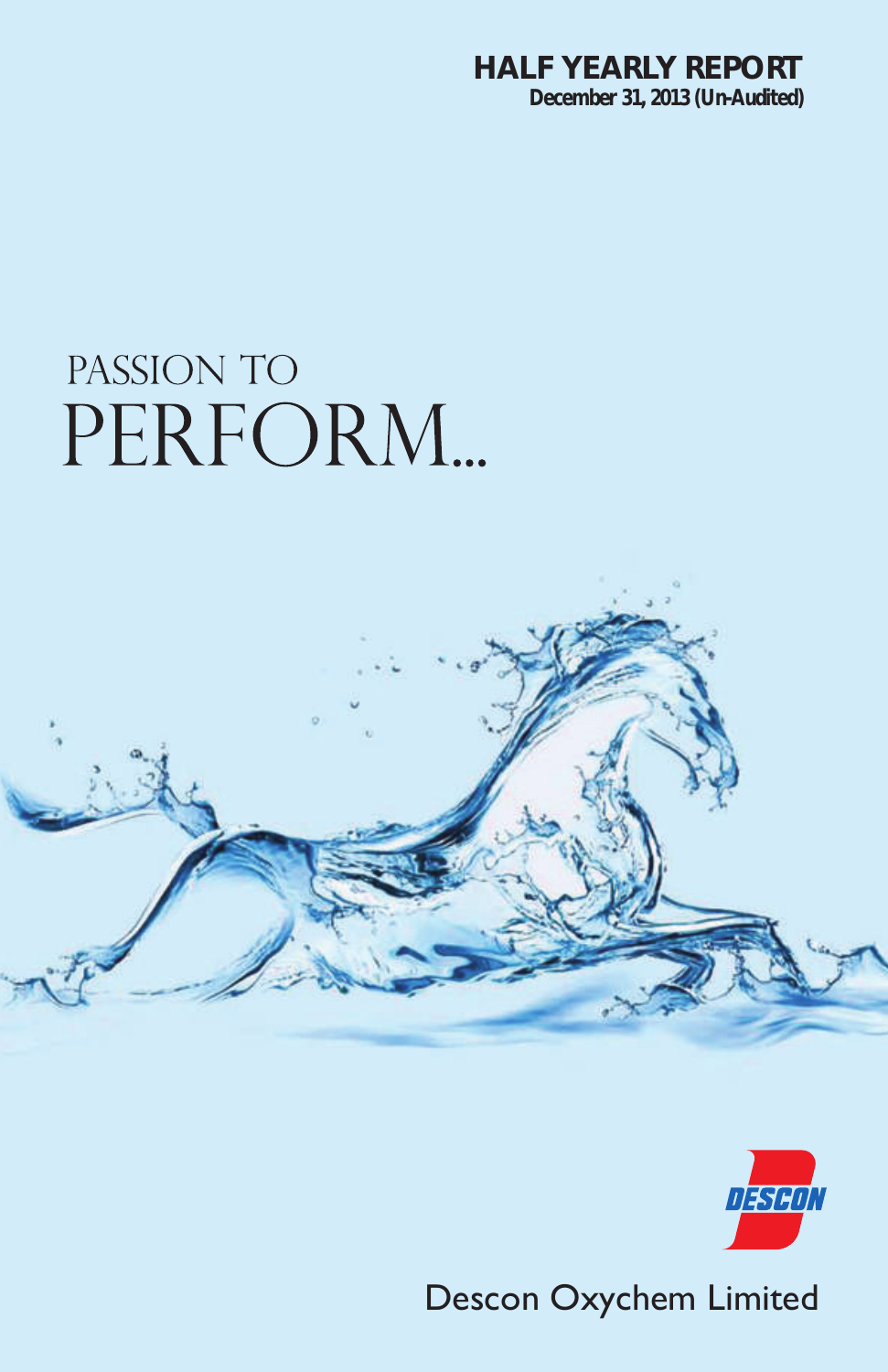# **CONTENTS**

| Auditors' Report to Members on Rewiew of Interim       |  |
|--------------------------------------------------------|--|
|                                                        |  |
|                                                        |  |
| Condensed Interim Statement of Comprehensive Income  6 |  |
|                                                        |  |
| Condensed Interim Statement of Changes in Equity  8    |  |
| Notes to and Forming Part of the Condensed Interim     |  |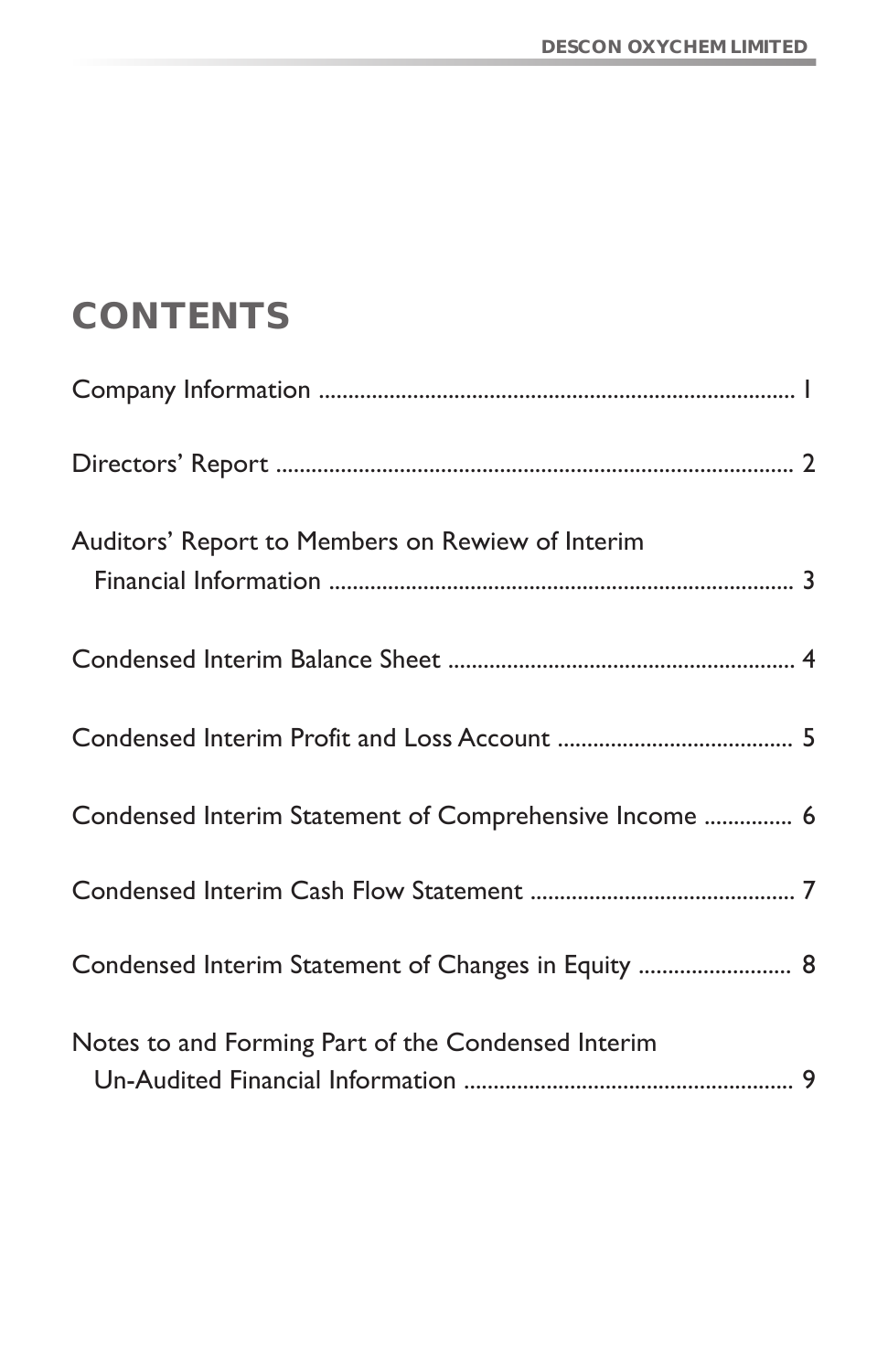# **COMPANY INFORMATION**

**Board of Directors** Abdul Razak Dawood Chairman

Taimur Saeed Chief Executive Officer

Asif Qadir Farooq Nazir Syed Zamanat Abbas Taimur Dawood Muhammad Sadiq Faisal Dawood

**Chief Financial Officer** Yasir Siddique Sheikh

**Company Secretary** Abdul Sohail

**Auditors** M/s A.F. Ferguson & Co. Chartered Accountants

**Internal Auditors** M/s KPMG Taseer Hadi & Co. Chartered Accountants

**Legal Advisors** M/s Hassan & Hassan **Advocates** 

**Bankers** Allied Bank Limited Bank Al Habib Limited Habib Metropolitan Bank Limited Habib Bank Limited KASB Bank Limited Summit Bank Limited Soneri Bank Limited Askari Bank Limited

**Share Registrar** M/s Corplink (Pvt.) Limited Wings Arcade, 1-K Commercial Area Model Town, Lahore - 53000 Ph : 92 42 35887262, 35839182 Fax : 92 42 35869037

**Registered Office** Descon Headquarters 18-KM Ferozepur Road Lahore - 53000 Pakistan. Tel: 92 42 35923721-9 Fax: 92 42 35923749

**Plant Site** 18-KM Lahore - Sheikhupura Road, Lahore, Pakistan. Tel: 92 42 3797 1822-243 Fax: 92 42 3797 1831

**Karachi Office** Business Avenue, 26/A, 9th Floor, Block 6, PECHS, Shahra-e-Faisal, Karachi, Pakistan Tel: No. 92-21-34544485-6 Fax: No. 92-21-34382674

**Web Presence** Updated Company's Information together with the latest Annual Report can be accessed at Descon's website, www.descon.com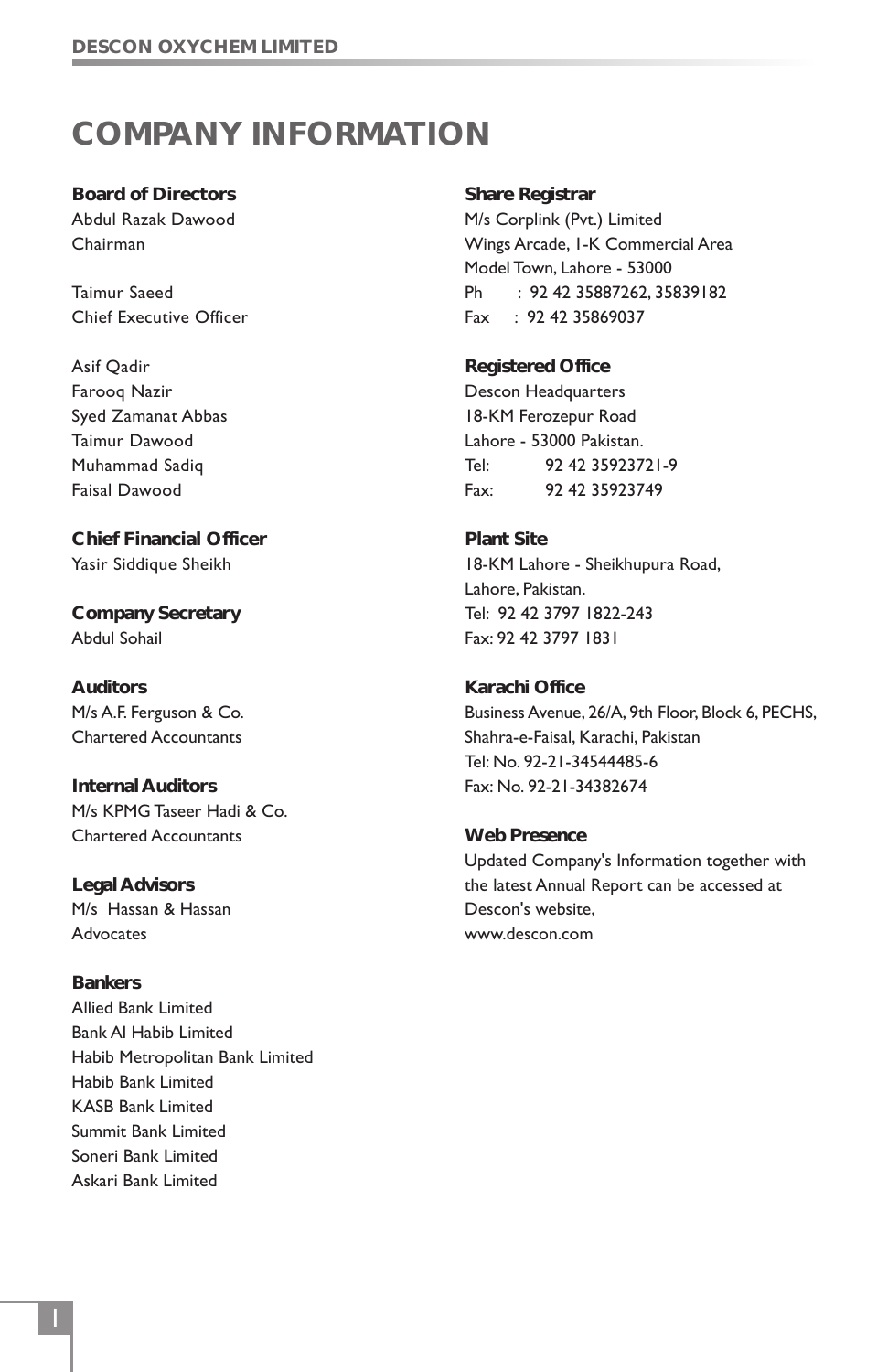# **DIRECTORS REPORT TO THE SHAREHOLDERS For the Six Months Ended December 31, 2013**

**Ladies and Gentlemen:**

The Board presents to you the financial statements for the six months ended December 31, 2013. During this period, the Company produced at optimum production levels which helped substantially in reducing the adverse effects of increased energy shortages. Your Company returned to sustainable profitability in the second quarter of the year despite the biannual turnaround coupled with approx. 60% increase in electricity tariff as compared to the same period last year. In order to remain profitable for the rest of the year, Management's target is to continue producing at 110% of capacity with cost efficient energy inputs.

#### **Financial Highlights**

|                                   | Quarter ended                                       |         |           | Six months ended |
|-----------------------------------|-----------------------------------------------------|---------|-----------|------------------|
|                                   | December 31, December 31, December 31, December 31, |         |           |                  |
|                                   | 2013                                                | 2012    | 2013      | 2012             |
|                                   | Rupees '000'                                        |         |           | Rupees '000'     |
| <b>Sales</b>                      | 387,943                                             | 406,361 | 725,930   | 708,082          |
| Gross profit                      | 88,778                                              | 106,791 | 131,055   | 148,913          |
| <b>Operating Profit</b>           | 59,723                                              | 82,303  | 70,780    | 107,033          |
| (Loss) / profit for the period    | (9,085)                                             | 19,484  | (60, 731) | (36, 111)        |
| (Loss) / earnings per share (PKR) | (0.09)                                              | 0.19    | (0.60)    | (0.35)           |
| Production (MT)                   | 8522                                                | 7625    | 15540     | 13697            |

Company sales for the six months ended 31 December 2013 increased by PKR 17 million as compared to the same period last year. Despite maintenance related shutdown of plant during August 2013, Company was able to produce 13% more in six months under review as compared to same period last year. Gross profit for the six months ended 31 December 2013 decreased from 21% to 18% mainly due to increase in cost of power, however, alternate power arrangements have allowed us to operate above capacity. Finance cost decreased by 21% due to repayment of long term loans and a favorable change in KIBOR.

### **Future Outlook**

Your Company has returned to pre-tax profitability after coping with the challenges posed by current energy shortages. Our ability to produce above installed capacity is the basis for future growth. The quality of  $H_2O_2$  produced in this plant is comparable to reputed international producers, hence the pull for our product in international and local markets is an opportunity which has been very well capitalized by the sales and marketing colleagues. We thank all our stakeholders and count on their continued support on our way to prosperity.

For and on behalf of the Board

February 12, 2014 **Chief Executive Officer** 

Lahore Taimur Saeed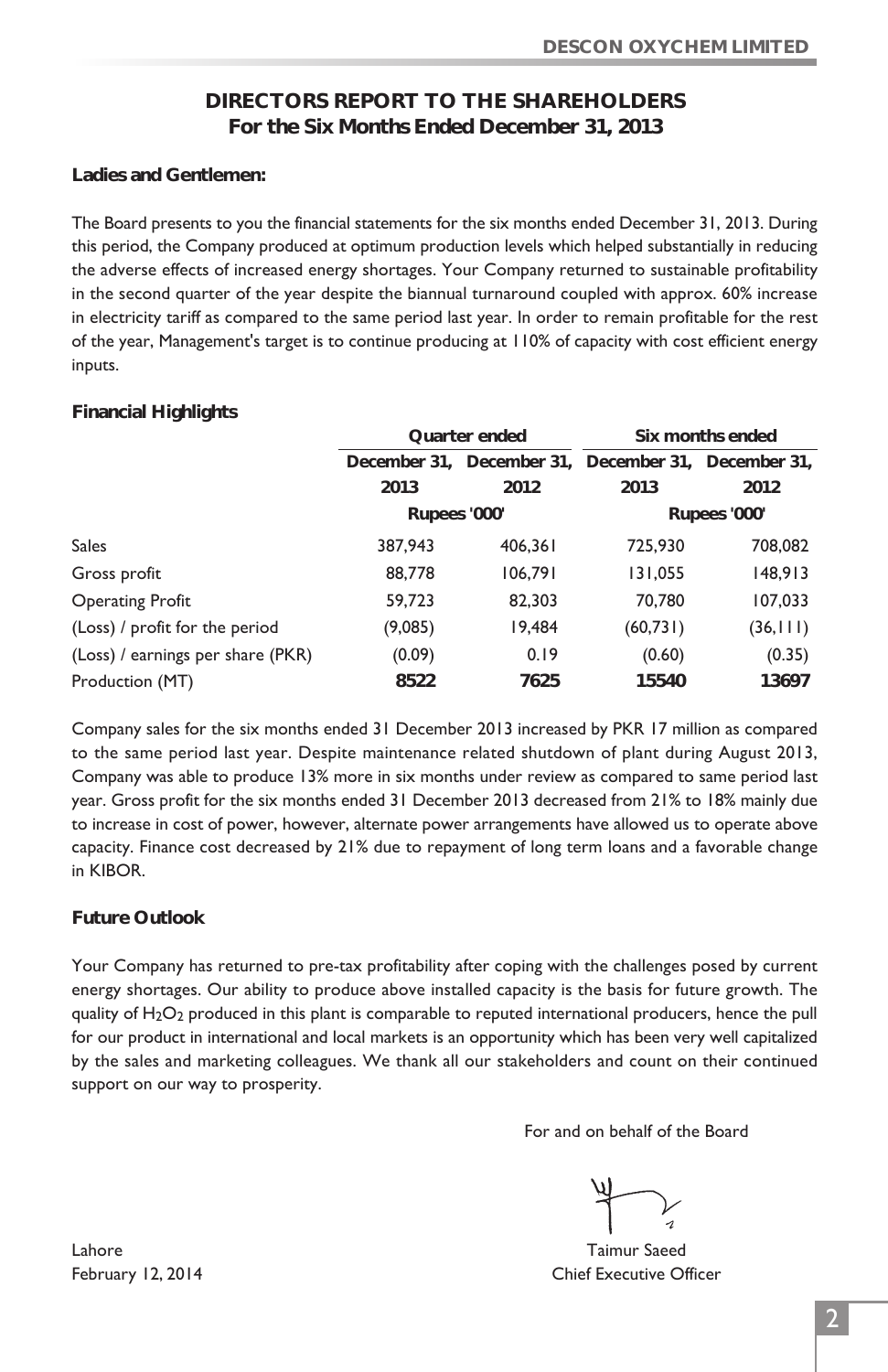

# A. F. FERGUSON & CO.

# **AUDITORS' REPORT TO THE MEMBERS ON REVIEW OF INTERIM FINANCIAL INFORMATION**

#### **Introduction**

We have reviewed the accompanying condensed interim balance sheet of Descon Oxychem Limited as at December 31, 2013 and the related condensed interim profit and loss account, condensed interim statement of comprehensive income, condensed interim cash flow statement and condensed interim statement of changes in equity for the half year then ended (here-in-after referred to as the "interim financial information"). Management is responsible for the preparation and presentation of this interim financial information in accordance with approved accounting standards as applicable in Pakistan. Our responsibility is to express a conclusion on this interim financial information based on our review. The figures of the condensed interim profit and loss account for the quarters ended December 31, 2012 and 2013 have not been reviewed, as we are required to review only the cumulative figures for the half year ended December 31, 2013.

#### **Scope of Review**

We conducted our review in accordance with International Standard on Review Engagements 2410, "Review of Interim Financial Information Performed by the Independent Auditor of the Entity." A review of interim financial information consists of making inquiries, primarily of persons responsible for financial and accounting matters, and applying analytical and other review procedures. A review is substantially less in scope than an audit conducted in accordance with International Standards on Auditing and consequently does not enable us to obtain assurance that we would become aware of all significant matters that might be identified in an audit. Accordingly, we do not express an audit opinion.

#### **Conclusion**

Based on our review nothing has come to our attention that causes us to believe that the accompanying interim financial information as of and for the half year ended December 31, 2013 is not prepared, in all material respects, in accordance with approved accounting standards as applicable in Pakistan.

 $Arr$ .

**Chartered Accountants,** Lahore February 12, 2014

**Name of engagement partner:** Asad Aleem Mirza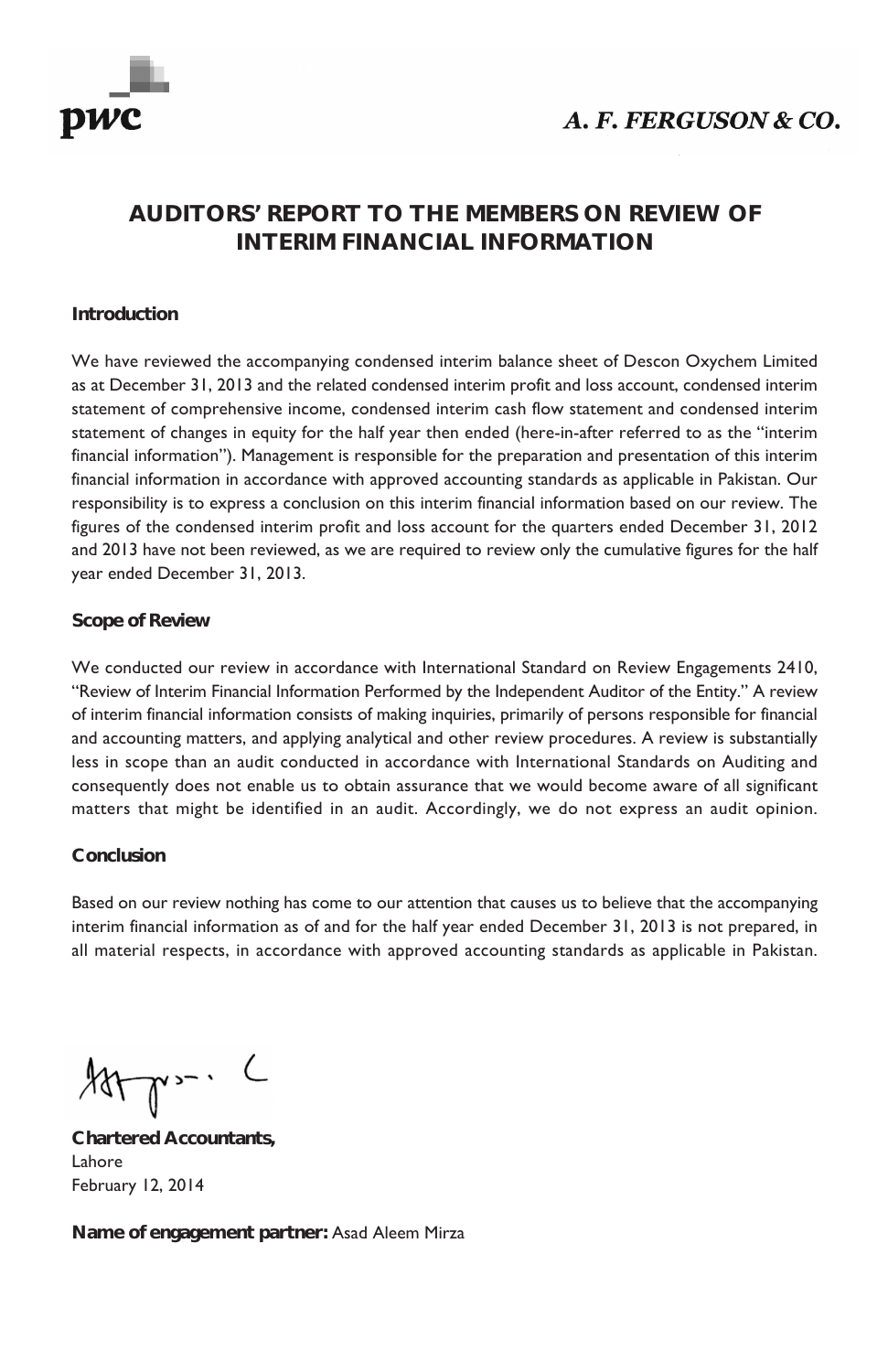# CONDENSED INTERIM BALANCE SHEET AS AT DECEMBER 31, 2013 (UN-AUDITED)

|                                                                     |        | Unaudited            | Audited              |
|---------------------------------------------------------------------|--------|----------------------|----------------------|
|                                                                     |        | December 31.         | June 30.             |
|                                                                     |        | 2013                 | 2013                 |
|                                                                     | Note   | (Rupees in thousand) |                      |
| <b>EQUITY AND LIABILITIES</b>                                       |        |                      |                      |
| <b>SHARE CAPITAL AND RESERVES</b>                                   |        |                      |                      |
| Authorized capital                                                  |        |                      |                      |
| I 10,000,000 (June 2013: 110,000,000)                               |        |                      |                      |
| ordinary shares of Rs 10 each                                       |        | 1,100,000            | 1,100,000            |
| Issued, subscribed and paid up capital                              |        |                      |                      |
| 102,000,000 (June 2013: 102,000,000)                                |        |                      |                      |
| ordinary shares of Rs 10 each                                       |        | 1,020,000            | 1,020,000            |
| Reserves<br><b>Accumulated loss</b>                                 |        | 579<br>(523, 178)    | 172<br>(462, 447)    |
|                                                                     |        | 497,401              | 557,725              |
| <b>NON-CURRENT LIABILITIES</b>                                      |        |                      |                      |
|                                                                     |        |                      |                      |
| Long term finances<br>- secured                                     |        |                      |                      |
| - unsecured                                                         | 5<br>6 | 1,326,832<br>408,785 | 1,336,832<br>408,785 |
| Accrued finance cost                                                |        | 238,715              | 175,626              |
|                                                                     |        | 1,974,332            | 1,921,243            |
| <b>CURRENT LIABILITIES</b>                                          |        |                      |                      |
| Current portion of long term liabilities                            |        | 20,000               | 102,326              |
| Finances under markup arrangement- secured                          |        | 108,011              | 154,597              |
| Trade and other payables                                            |        | 141,497              | 136,433              |
| Accrued finance cost                                                |        | 32,533               | 39,629               |
|                                                                     |        | 302.041              | 432,985              |
| CONTINGENCIES AND COMMITMENTS                                       | 7      |                      |                      |
|                                                                     |        |                      |                      |
| <b>ASSETS</b>                                                       |        | 2,773,774            | 2,911,953            |
| <b>NON-CURRENT ASSETS</b>                                           |        |                      |                      |
|                                                                     |        |                      |                      |
| Property, plant and equipment                                       | 8      | 1,977,290            | 2,026,746            |
| Intangible assets<br>Long term deposits                             |        | 2.976<br>16,554      | 11,903<br>16,554     |
| Deferred taxation                                                   |        | 235,076              | 245,324              |
|                                                                     |        | 2,231,896            | 2,300,527            |
|                                                                     |        |                      |                      |
| <b>CURRENT ASSETS</b>                                               |        |                      |                      |
| Stores and spares                                                   |        | 183,171              | 169,448              |
| Stock-in-trade                                                      | 9      | 71,305               | 63,386               |
| Trade debts - unsecured                                             |        | 103,971              | 118,054              |
| Investments - available for sale<br>Advances, deposits, prepayments | 10     | 45,614               | 25,172               |
| and other receivables                                               |        | 79,757               | 179,759              |
| Current income tax recoverable                                      |        | 51,054               | 49,930               |
| Cash and bank balances                                              |        | 7,006                | 5,677                |
|                                                                     |        | 541,878              | 611,426              |
|                                                                     |        | 2,773,774            | 2,911,953            |

 $\overline{1}$ **CHIEF EXECUTIVE DIRECTOR** 

يمامهو  $\checkmark$  :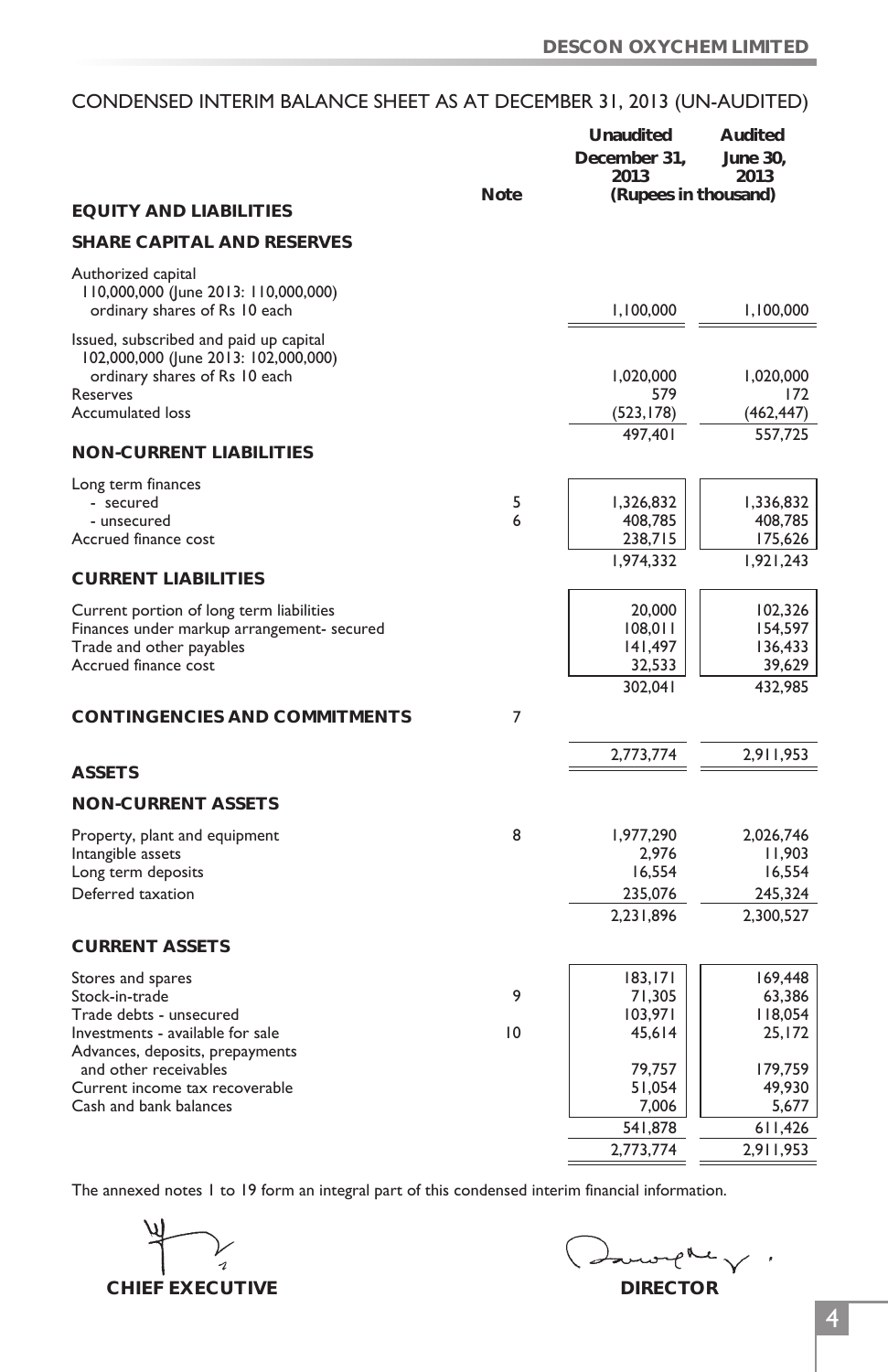## CONDENSED INTERIM PROFIT AND LOSS ACCOUNT FOR THE QUARTER AND HALF YEAR ENDED DECEMBER 31, 2013 (UN-AUDITED)

|                                          |      | Quarter ended |                      | Half year ended |            |
|------------------------------------------|------|---------------|----------------------|-----------------|------------|
|                                          |      | December      | December             | December        | December   |
|                                          |      | 31, 2013      | 31, 2012             | 31, 2013        | 31, 2012   |
|                                          | Note |               | (Rupees in thousand) |                 |            |
| <b>Sales</b>                             | П    | 387,943       | 406,361              | 725,930         | 708,082    |
| Cost of sales                            | 12   | (299, 165)    | (299,570)            | (594, 875)      | (559, 169) |
| Gross profit                             |      | 88,778        | 106,791              | 131,055         | 148,913    |
| Administrative expenses                  | 13   | (16, 372)     | (10, 347)            | (31,697)        | (18,903)   |
| Distribution and selling cost            |      | (17, 253)     | (16, 458)            | (31,214)        | (31,996)   |
| Other operating income                   |      | 4,570         | 2,317                | 5,279           | 9,019      |
| Other expenses                           |      |               |                      | (2,643)         |            |
| Profit from operations                   |      | 59,723        | 82,303               | 70,780          | 107,033    |
| Finance cost                             |      | (54,755)      | (65,088)             | (113,997)       | (143, 870) |
| Profit / (loss) before taxation          |      | 4.968         | 17,215               | (43,217)        | (36, 837)  |
| <b>Taxation</b>                          |      | (14,053)      | 2,269                | (17,514)        | 726        |
| (Loss)/ profit for the period            |      | (9,085)       | 19,484               | (60, 731)       | (36, 111)  |
| $(Loss)/$ earnings per<br>share - Rupees | 4    | (0.09)        | 0.19                 | (0.60)          | (0.35)     |
|                                          |      |               |                      |                 |            |

**CHIEF EXECUTIVE DIRECTOR** 

Lawrelle  $\curlyvee$  .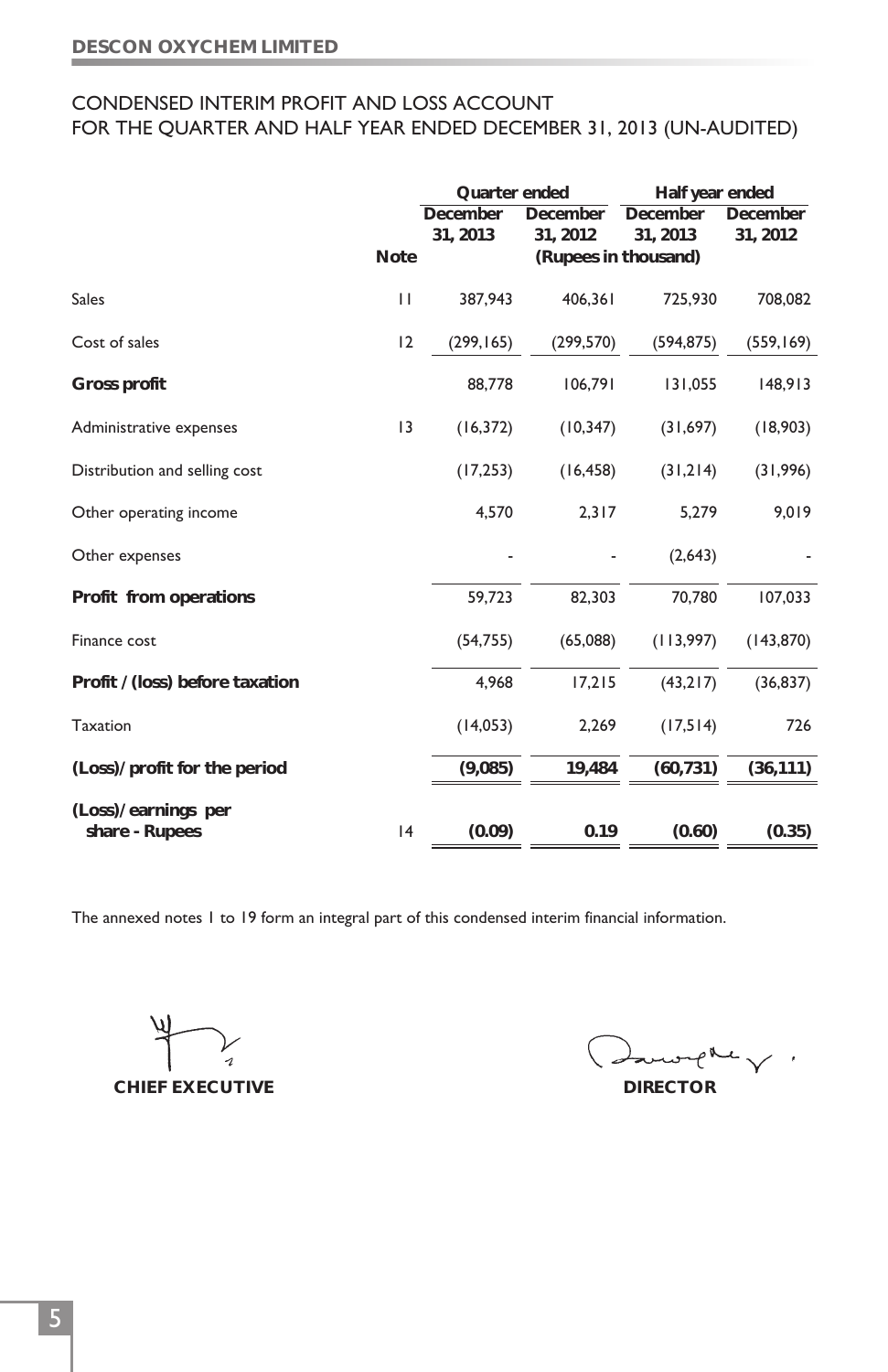# CONDENSED INTERIM STATEMENT OF COMPREHENSIVE INCOME FOR THE QUARTER AND THE HALF YEAR ENDED DECEMBER 31, 2013 (UN-AUDITED)

|                                                     | Quarter ended |          | Half year ended      |           |
|-----------------------------------------------------|---------------|----------|----------------------|-----------|
|                                                     | December      | December | December             | December  |
|                                                     | 31, 2013      | 31, 2012 | 31, 2013             | 31, 2012  |
|                                                     |               |          | (Rupees in thousand) |           |
| (Loss) / profit for the period                      | (9,085)       | 19.484   | (60, 731)            | (36, 111) |
| Other comprehensive income                          |               |          |                      |           |
| Fair value gain on 'Available for sale' investments | 952           | 2,071    | 952                  | 2,071     |
| Gain during the period transferred to profit and    |               |          |                      |           |
| loss on account of derecognition of investment      | (545)         | (5,095)  | (545)                | (5,095)   |
| Other comprehesive income for the period            | 407           | (3,024)  | 407                  | (3,024)   |
| Total comprehensive (loss) / income                 |               |          |                      |           |
| for the period                                      | (8,678)       | 16,460   | (60, 324)            | (39, 135) |

**CHIEF EXECUTIVE DIRECTOR** 

Lurelle V.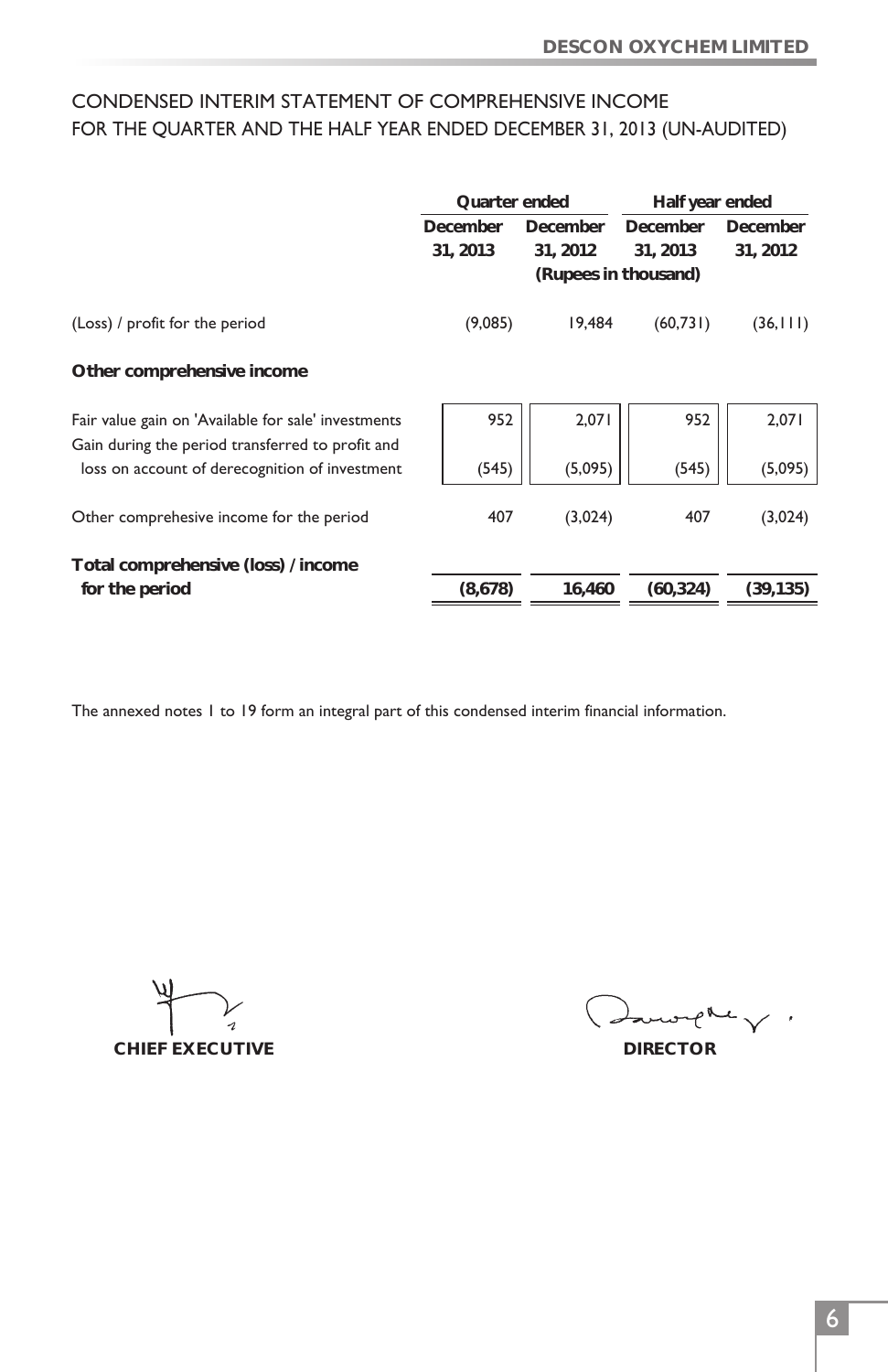# CONDENSED INTERIM CASH FLOW STATEMENT FOR THE HALF YEAR ENDED DECEMBER 31, 2013 (UN-AUDITED)

|                                                          |      | Half year ended      |            |
|----------------------------------------------------------|------|----------------------|------------|
|                                                          |      | December             | December   |
|                                                          |      | 31, 2013             | 31, 2012   |
|                                                          | Note | (Rupees in thousand) |            |
| Cash flow from operating activities                      |      |                      |            |
| Cash generated from operations                           | 16   | 181,859              | 181,690    |
| Finance cost paid                                        |      | (58,004)             | (126, 887) |
| Profit on deposits received                              |      | 292                  | 688        |
| Income tax paid                                          |      | (8,390)              | (8, 460)   |
| Net cash generated from operating activities             |      | 115,757              | 47,031     |
| Cash flows from investing activities                     |      |                      |            |
| Fixed capital expenditure                                |      | (19,022)             | (13,620)   |
| Proceeds from sale of property, plant and equipment      |      |                      | 813        |
| Investments purchased during the period                  |      | (94,005)             | (80,004)   |
| Proceeds from sale of available for sale investments     |      | 74,514               | 177,847    |
| Net cash (used in) / generated from investing activities |      | (38, 513)            | 85,036     |
| Cash flows from financing activities                     |      |                      |            |
| Repayment of long term loan                              |      | (10,000)             | (102, 047) |
| Finance lease liabilities - net                          |      | (19, 329)            | (15, 438)  |
| Net cash used in financing activities                    |      | (29, 329)            | (117, 485) |
| Net increase in cash and cash equivalents                |      | 47,915               | 14,582     |
| Cash and cash equivalents at beginning of the period     |      | (148,920)            | (149, 323) |
| Cash and cash equivalents at the end of the period       | 17   | (101, 005)           | (134,741)  |
|                                                          |      |                      |            |

**CHIEF EXECUTIVE DIRECTOR** 

 $e^{\kappa \epsilon}$   $\sqrt{2}$ .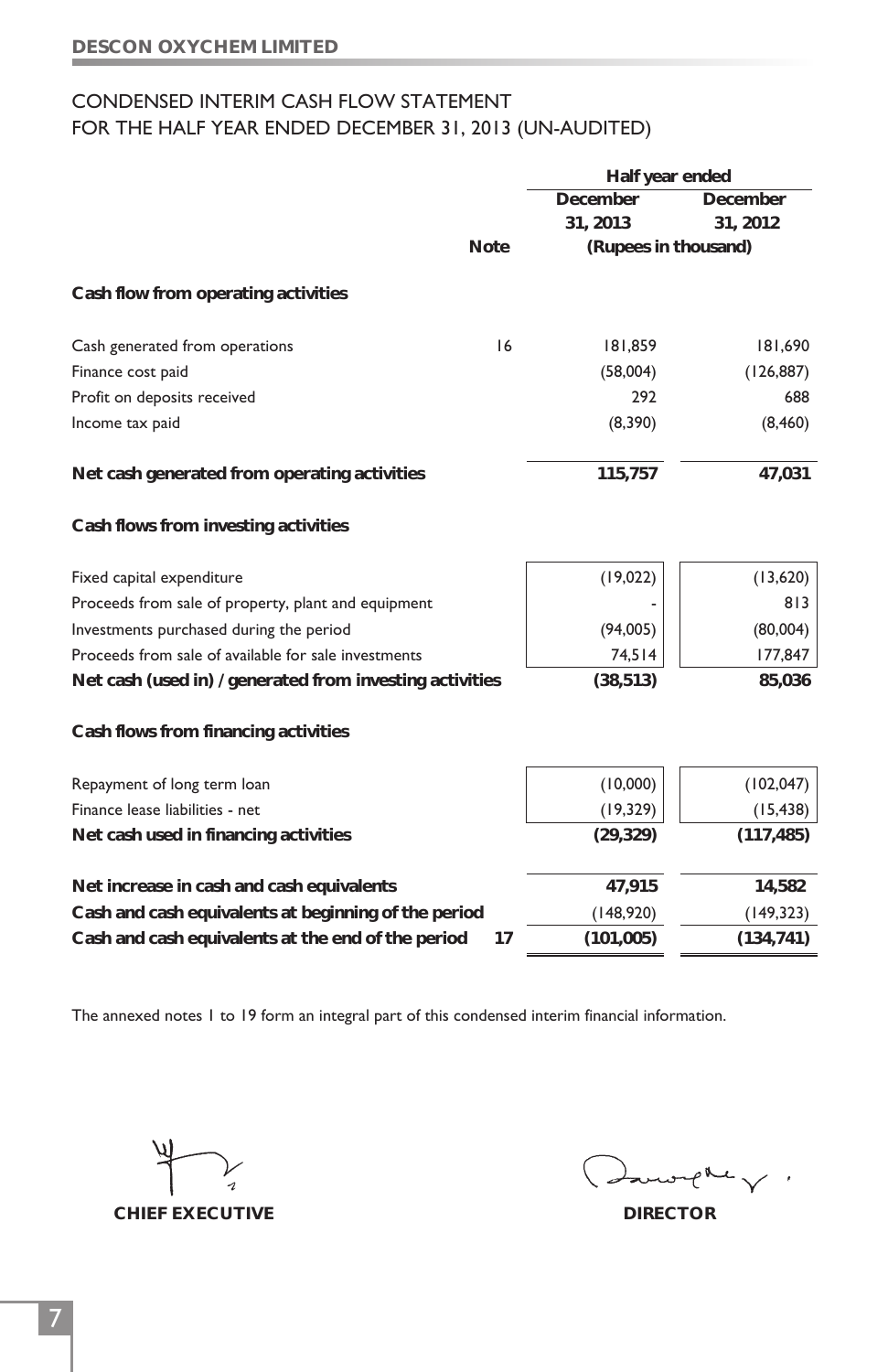# CONDENSED INTERIM STATEMENT OF CHANGES IN EQUITY FOR THE HALF YEAR ENDED DECEMBER 31, 2013 (UN-AUDITED)

|                                                                                                       | Share<br>Capital | Fair Value<br>Reserve | Accumulated<br>Loss  | Total     |
|-------------------------------------------------------------------------------------------------------|------------------|-----------------------|----------------------|-----------|
|                                                                                                       |                  |                       | (Rupees in thousand) |           |
| Balance as on July 1, 2012                                                                            | 1,020,000        | 3,279                 | (411, 221)           | 612,058   |
| Total comprehensive income / (loss) for the<br>half year ended December 31, 2012                      |                  |                       |                      |           |
| Loss for the period<br>Other comprehensive income for the period:                                     |                  |                       | (36, 111)            | (36, 111) |
| Fair value loss on 'Available for sale' investments                                                   |                  | (3,024)               |                      | (3,024)   |
| Total comprehensive income / (loss) for the period                                                    |                  | (3,024)               | (36, 111)            | (39, 135) |
| Total contributions by and distributions<br>to owners of the Company recognised<br>directly in equity |                  |                       |                      |           |
| Balance as on December 31, 2012                                                                       | 1,020,000        | 255                   | (447, 332)           | 572,923   |
| Balance as on July 1, 2013                                                                            | 1,020,000        | 172                   | (462, 447)           | 557,725   |
| Total comprehensive loss for the half year<br>ended December 31, 2013                                 |                  |                       |                      |           |
| Loss for the period                                                                                   |                  |                       | (60, 731)            | (60, 731) |
| Other comprehensive income for the period:                                                            |                  |                       |                      |           |
| Fair value gain on 'Available for sale' investments                                                   |                  | 407                   |                      | 407       |
| Total comprehensive loss for the period                                                               |                  | 407                   | (60, 731)            | (60, 324) |
| Total contributions by and distributions<br>to owners of the Company recognised<br>directly in equity |                  |                       |                      |           |
| Balance as on December 31, 2013                                                                       | 1,020,000        | 579                   | (523, 178)           | 497,401   |

**CHIEF EXECUTIVE DIRECTOR** 

 $\sim$  where  $\sim$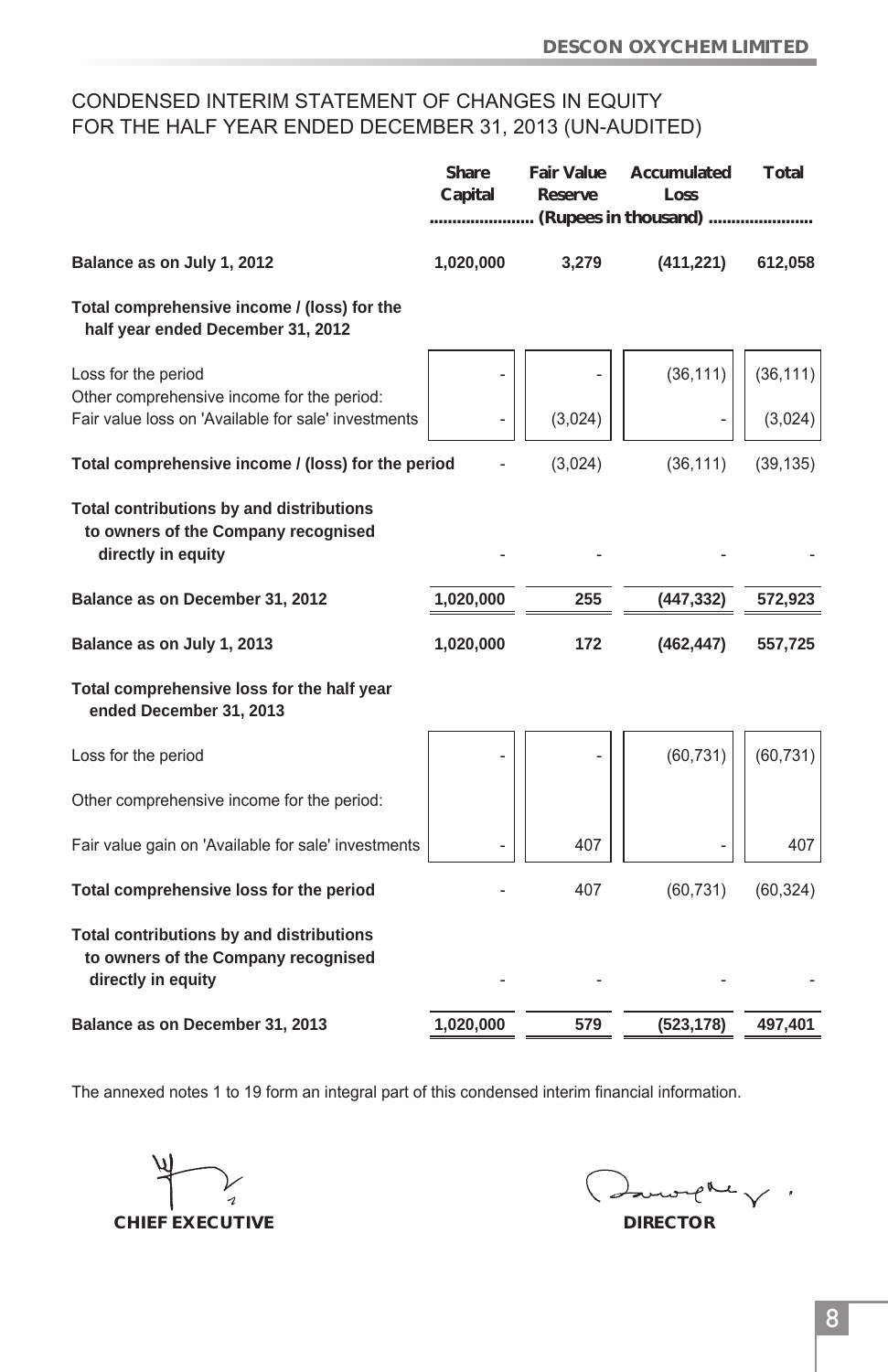#### Notes to and Forming Part of the Condensed Interim Financial Information For the Quarter and Half Year Ended December 31, 2013 (Un-audited)

**1. The Company and its operations**

The company was incorporated in Pakistan as a private limited company on November 12, 2004 under the Companies Ordinance, 1984 and was converted into a public limited company with effect from February 28, 2008. Subsequently, on September 15, 2008, it was listed on Karachi Stock Exchange. The registered office of the company is situated at 18-KM Ferozepur Road, Lahore and the factory is situated at 18-KM Lahore-Sheikhupura Road, Lahore. It is principally engaged in the manufacture, procurement and sale of hydrogen peroxide and allied products. The Company commenced its commercial production on March 1, 2009.

**2. Basis of preparation**

This condensed interim financial information is un-audited and is being submitted to the members in accordance with section 245 of the Companies Ordinance, 1984. It has been prepared in accordance with the requirements of the International Accounting Standard (IAS) 34 - 'Interim Financial Reporting' and provisions of and directives issued under the Companies Ordinance, 1984. In case where requirements differ, the provisions of or directives issued under the Companies Ordinance, 1984 have been followed. The figures for the half year ended December 31, 2013 have, however, been subjected to limited scope review by the auditors as required by the Code of Corporate Governance. This condensed interim financial information does not include all the information required for annual financial statements and therefore, should be read in conjunction with the annual financial statements for the year ended June 30, 2013.

- **3. Significant accounting policies**
- **3.1** The accounting policies adopted for the preparation of this condensed interim financial information are the same as those applied in the preparation of preceding annual financial statements of the Company for the year ended June 30, 2013.
- **3.2 Initial application of standards, amendments or an interpretation to existing standards**

The following amendments to existing standards have been published that are applicable to the Company's financial statements covering annual periods, beginning on or after the following dates:

**3.2.1 Amendments to published standards effective in current period**

New and amended standards, and interpretations mandatory for the first time for the financial year beginning January 01, 2013:

- Annual improvements to IFRSs 2011 are applicable on accounting periods beginning on or after January 1, 2013. This set of amendments includes changes to five standards: IFRS 1, 'First time adoption', IAS 1, 'Financial statement presentation', IAS 16, 'Property plant and equipment', IAS 32, 'Financial instruments; Presentation' and IAS 34, 'Interim financial reporting'. The application of these amendments have no material impact on the Company's financial statements.
- IFRS 7 (Amendments), 'Financial instruments: Disclosures', on offsetting financial assets and financial liabilities is applicable on accounting periods beginning on or after January 01, 2013. The amendment includes new disclosures to facilitate comparison between those entities that prepare IFRS financial statements to those that prepare financial statements in accordance with US GAAP. The application of this amendment has no impact on the Company's financial statements.
- IFRS 13 'Fair value measurement'. This is applicable on accounting periods beginning on or after January 01, 2013. This standard aims to improve consistency and reduce complexity by providing a precise definition of fair value and a single source of fair value measurement and disclosure requirements for use across IFRSs. The requirements, which are largely aligned between IFRSs and US GAAP, do not extend the use of fair value accounting but provide guidance on how it should be applied where its use is already required or permitted by other standards within IFRSs or US GAAP. This IFRS is under consideration of the relevant Committee of the Institute of Chartered Accountants of Pakistan. Application of this standard has no material impact on the Company's financial statements.
- IAS 12 (Amendments), 'Income Taxes' on deferred tax. This is applicable on accounting periods beginning on or after January 01, 2013. The amendment introduces an exception to the existing principle for the measurement of deferred tax assets or liabilities arising on investment property measured at fair value. As a result of the amendments, SIC 21, 'Income taxes –recovery of revalued non-depreciable assets', would no longer apply to investment properties measured at fair value. The application of this amendment has no material impact on the Company's financial statements.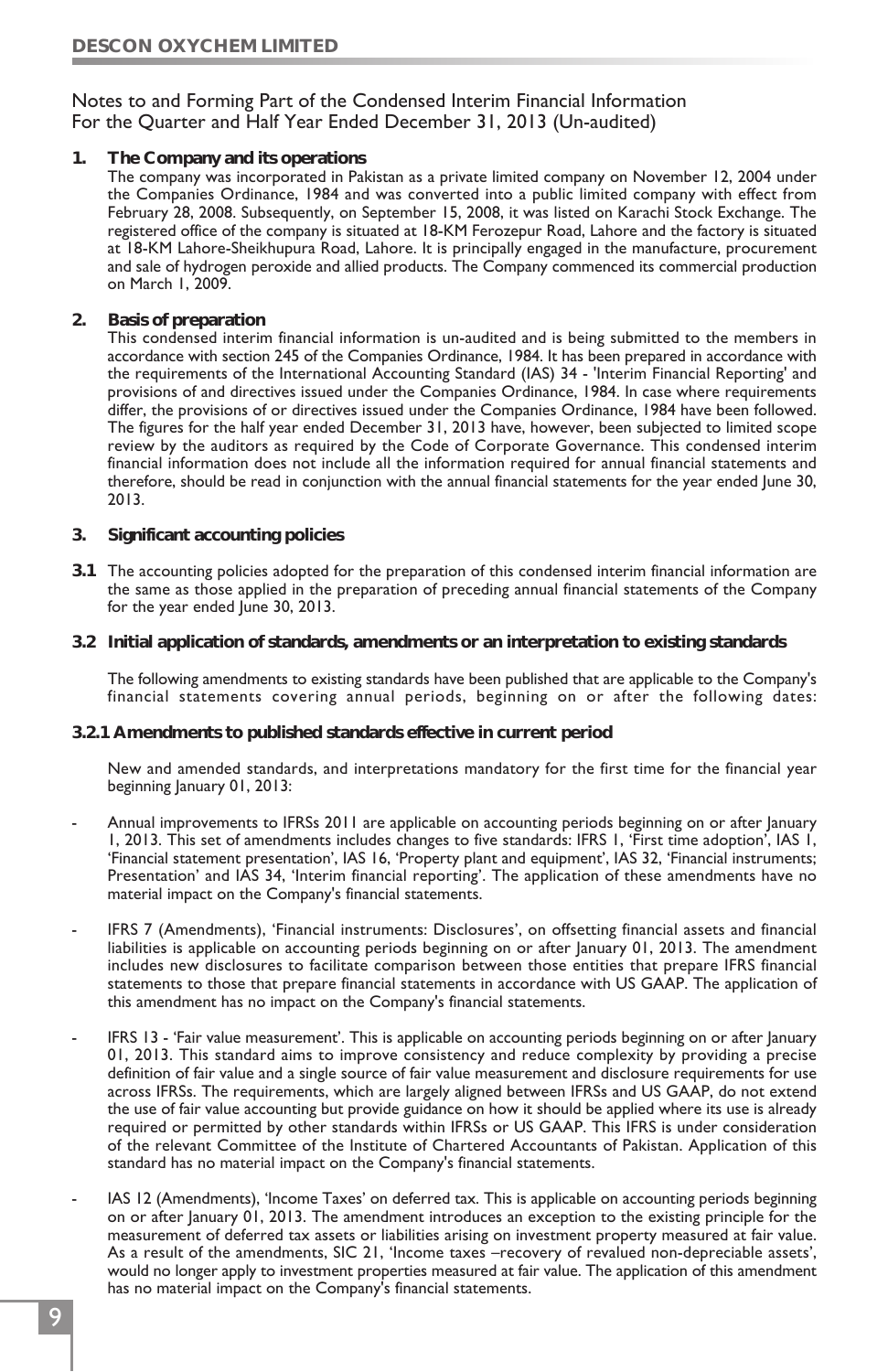**3.2.2 Standards, amendments and interpretations to existing standards that are not yet effective and have not been early adopted by the Company**

**Standards or Interpretations**

|                                              | Effective date (accounting<br>periods beginning on or<br>after) |
|----------------------------------------------|-----------------------------------------------------------------|
| IAS 32 - Financial instruments: Presentation | January 01, 2014                                                |
| IFRS 9 - Financial instruments               | January 01, 2015                                                |
| IAS 36 - Impairment of assets                | January 01, 2014                                                |
| IAS 19 - Employee benefits                   | July 01, 2014                                                   |

#### **4. Taxation**

The provision for taxation for the half year ended December 31, 2013 has been made using the tax rate that would be applicable to expected total annual earnings.

|     |                                                       |                  | Unaudited            | Audited   |
|-----|-------------------------------------------------------|------------------|----------------------|-----------|
|     |                                                       |                  | December             | June      |
|     |                                                       |                  | 31, 2013             | 30, 2013  |
|     |                                                       |                  | (Rupees in thousand) |           |
| 5.  | Long term loans - secured                             |                  |                      |           |
|     | <b>From Financial Institutions</b>                    | $-$ note $5.1$   | 636,832              | 646,832   |
|     | From Associated Companies                             | $-$ note $5.2$   | 710,000              | 710,000   |
|     |                                                       |                  | 1,346,832            | 1,356,832 |
|     | Less: Current portion shown under current liabilities |                  | (20,000)             | (20,000)  |
|     |                                                       |                  | 1,326,832            | 1,336,832 |
| 5.1 | From Financial Institutions                           |                  |                      |           |
|     | $Loan - I$                                            | $-$ note $5.1.1$ | 566,832              | 566,832   |
|     | $Loan - 2$                                            | - note 5.1.2     | 70,000               | 80,000    |
|     |                                                       |                  | 636,832              | 646,832   |
|     | Less: Current portion shown under current liabilities |                  | (20,000)             | (20,000)  |
|     |                                                       |                  | 616,832              | 626,832   |
|     |                                                       |                  |                      |           |

- **5.1.1** This loan has been obtained from a consortium of financial institutions led by Allied Bank Limited to finance the capital expenditure in relation to the hydrogen peroxide plant installation, construction and fabrication project. It is secured by way of hypothecation charge over all present and future fixed assets, wherever situated other than the immovable property and first pari passu mortgage charge over immovable property. It carries markup at six month KIBOR plus 2.75% per annum and is payable semi annually. The markup charged during the period ranges from Re 0.3356 to Re 0.3279 (June 2013: Re 0.4041 to Re 0.3356) per diem per thousand. The loan was initially repayable in 12 six monthly installments commencing on February 24, 2012. However, after payment of 3 installments, an early repayment has been made during the year ended June 30, 2013. As on December 31, 2013, 6 installments are outstanding ending on August 2017.
- **5.1.2** This represents the loan obtained from KASB Bank Limited and is secured by a way of pari passu charge over present and future fixed assets (including land, building, plant and machinery) of the company for Rs 134 million. It carries markup at six month KIBOR plus 2.50% per annum and is payable semi annually. The markup charged during the period ranges from Re 0.39726 to Re 0.329041 (June 2013: Re 0.39726 to Re 0.329041) per diem per thousand. The loan is repayable in 10 equal semi annual installments ending on December 01, 2017.
- **5.2 From Associated Companies**

| - Descon Engineering Limited                                  | - note 5.2.1 | 400,000 | 400,000 |
|---------------------------------------------------------------|--------------|---------|---------|
| - Presson Descon International (Private) Limited - note 5.2.2 |              | 310,000 | 310,000 |
|                                                               |              | 710,000 | 710,000 |

**5.2.1** This loan has been extended by Descon Engineering Limited, an associated company on April 15, 2013. Markup is accruable at six months KIBOR plus 4.00%. Markup accrued is repayable in unequal installments beginning in April 2016 whereas Principal amount is repayable in unequal installments beginning in October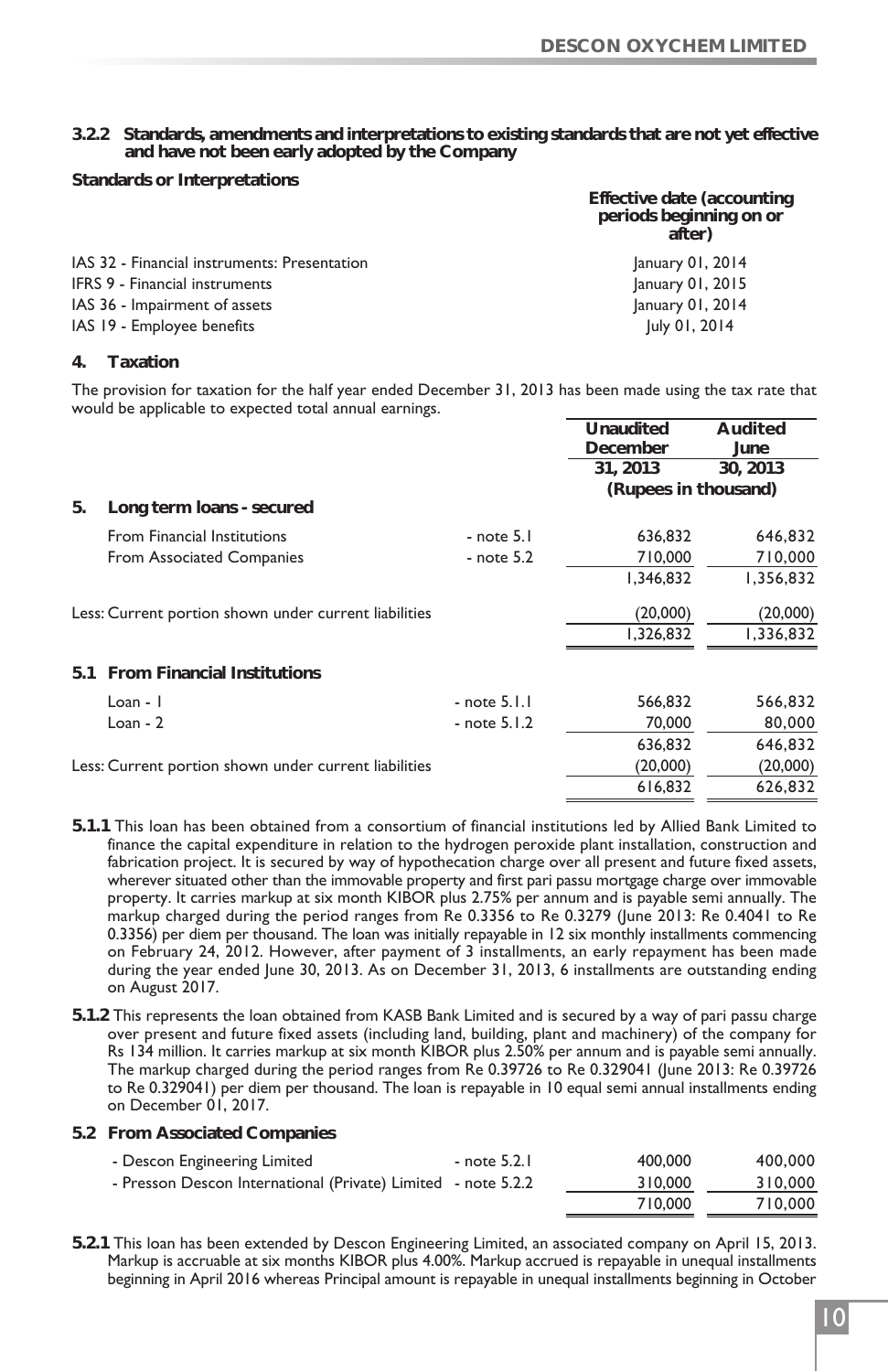2017. It carries markup at six month KIBOR plus 4.00% per annum and is payable semi annually. Effective rate charged during the period was Re 0.3316 (June 2013: Re 0.3316) per diem per thousand. As per the terms of the borrowing agreement, the loan is secured against a ranking charge on all present and future assets and fixed assets of the Company. The above encumbarance, however, till the date of authorization of these financial statements, has not been registered with the Securities and Exchange Commission of Pakistan through the instrument evidencing the charge.

- **5.2.2** This loan has been extended by Presson Descon International (Private) Limited, an associated company on April 15, 2013. Markup is accruable at six months KIBOR. Markup accrued is repayable in unequal installments beginning in April 2016 whereas Principal amount is repayable in unequal installments beginning in April 2017. It carries markup at six month KIBOR per annum and is payable semi annually. Effective rate charged during the period was Re 0.2440 (June 2013: Re 0.2440) per diem per thousand. As per the terms of the borrowing agreement, the loan is secured against a ranking charge on all present and future assets and fixed assets of the Company. The above encumbarance, however, till the date of authorization of these financial statements, has not been registered with the Securities and Exchange Commission of Pakistan through the instrument evidencing the charge.
- **6. Subordinated loans from associated companies unsecured**

|                                                 |              | Unaudited            | Audited          |
|-------------------------------------------------|--------------|----------------------|------------------|
|                                                 |              | December<br>31, 2013 | June<br>30, 2013 |
|                                                 |              | (Rupees in thousand) |                  |
| - Descon Engineering Limited - Loan I           | - note 6.2   | 276,785              | 276,785          |
| - Descon Engineering Limited - Loan 2           | $-$ note 6.3 | 112,000              | 112,000          |
| - Interworld Travels (Private) Limited - Loan 3 | - note $6.4$ | 20,000               | 20,000           |
|                                                 |              | 408,785              | 408,785          |

- **6.1** The Company signed the 'Subordination Agreement' with Descon Engineering Limited, Interworld Travels (Private) Limited and Allied Bank Limited dated November 15, 2010, through which the repayment of both the principal and interest has been subordinated to the repayment of the syndicate loan as referred to in note 5.1.1. As per the terms of the 'Subordination Agreements', the Company may repay loan 2 and 3 aggregating to Rs 132 million and markup accrued on the entire balance of subordinated loans only after the principal of the syndicate loan has been repaid. Loan 1 of Rs 276.785 million may be repaid only after entire syndicate loan and related markup has been settled by the Company.
- **6.2** This loan was granted by Descon Engineering Limited, an associated company on June 30, 2010 by converting its short term non-interest bearing receivables of Rs 276.78 million into an un-secured interest bearing long term loan. The principal is repayable only after the repayment of the entire facility referred to in note 5.1.1. The markup is payable only after 50% of the facility under note 5.1.1 has been repaid. Mark-up is accruable for the period at six months Kibor plus 2.75 %. Effective rate charged during the period was Re 0.2281 (June 2013: Re 0.2281) per diem per thousand.
- **6.3** The loan was granted by Descon Engineering Limited, an associated company on May 19, 2010. The principal and markup accrued thereon are repayable only after the repayment of 50% of the facility referred to in note 5.1.1. Mark-up is accruable for the period at six months Kibor plus 2%. Effective rate charged during the period was Re 0.2779 (June 2013: Re 0.2779) per diem per thousand.
- **6.4** This loan was granted by Interworld Travels (Private) Limited, an associated company on June 30, 2010. The principal and markup accrued thereon are repayable only after the repayment of 50% of the facility referred to in note 5.1.1. Mark-up is accruable for the period at six months Kibor plus 1 %. Effective rate charged during the period was Re 0.2528 (June 2013: Re 0.2528) per diem per thousand.
- **7. Contingencies and commitments**
- **7.1 Contingencies**
- (i) Guarantee issued to Sui Northern Gas Pipeline Limited against the performance of a contract amounting to Rs 48.64 million (June 2013: Rs 48.64 million).
- (i) Shipment guarantee issued to Bank Al-Habib against outstading letters of credit amounting to Rs 12.786 million (June 2013: Nil).
- **7.2 Commitments**

The company has commitments in respect of letters of credit other than capital expenditure amounting to Rs 20.885 million (June 2013: Rs 72.920 million) and in respect of capital expenditure amounting to Rs 1.5 million (June 2013: 8.370 million).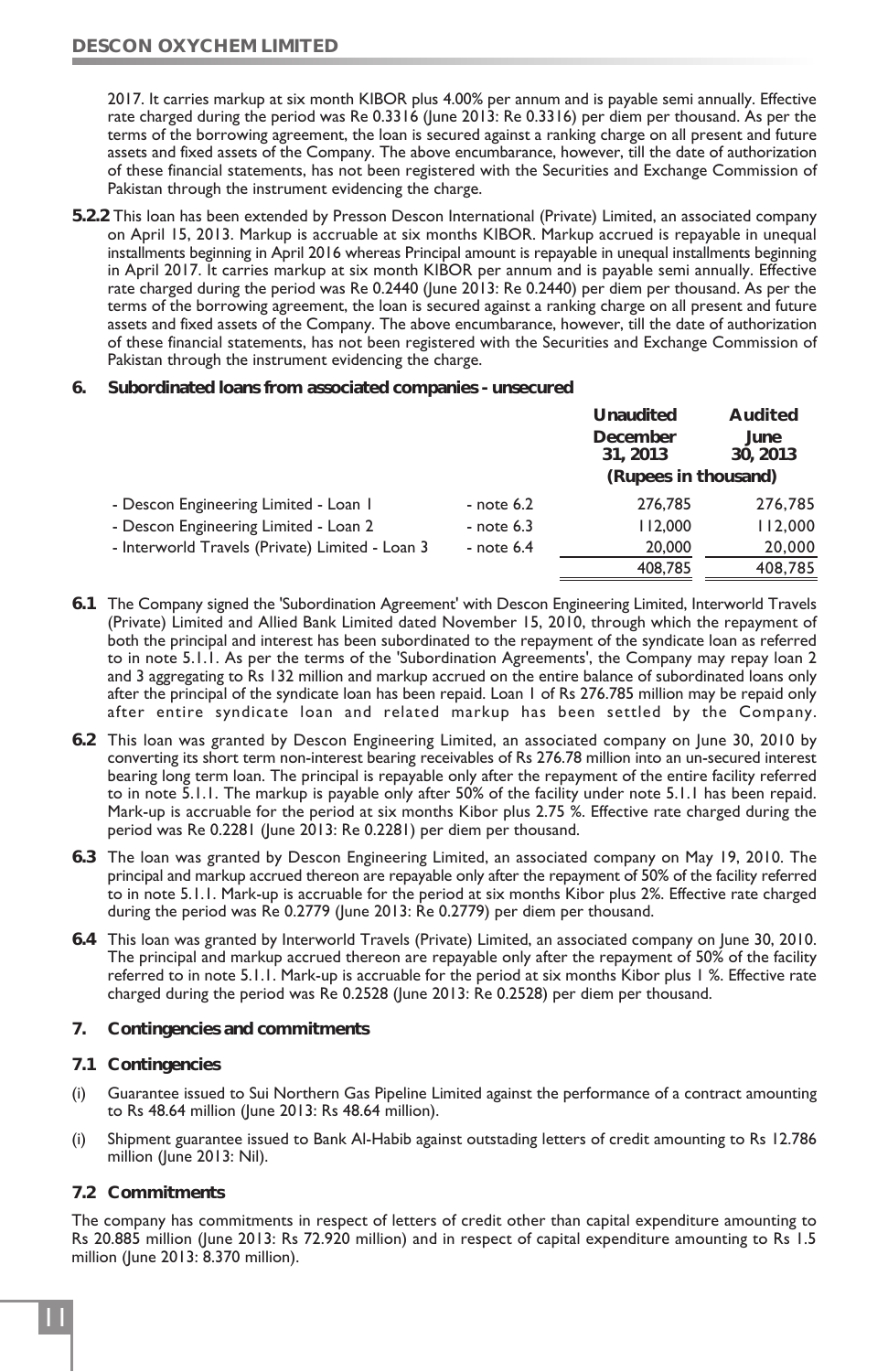| 8. | Property, plant and equipment                                                                 |                    | Unaudited<br>December<br>31, 2013 | Audited<br>June<br>30, 2013 |
|----|-----------------------------------------------------------------------------------------------|--------------------|-----------------------------------|-----------------------------|
|    |                                                                                               |                    | (Rupees in thousand)              |                             |
|    | Operating assets                                                                              | - note 8.1         | 1,955,104                         | 2,024,098                   |
|    | Capital work-in-progress                                                                      |                    | 22,186                            | 2,648                       |
|    |                                                                                               |                    | 1,977,290                         | 2,026,746                   |
|    | 8.1 Operating assets                                                                          |                    |                                   |                             |
|    | Operating assets - at net book value                                                          |                    |                                   |                             |
|    | - Owned assets                                                                                |                    | 1,955,104                         | 1,913,747                   |
|    | - Leased assets                                                                               |                    |                                   | 110,351                     |
|    |                                                                                               | $-$ note $8.1.1$   | 1,955,104                         | 2,024,098                   |
|    | 8.1.1 Operating assets - at net book value                                                    |                    |                                   |                             |
|    | Opening book value                                                                            |                    | 2,024,098                         | 2,176,729                   |
|    | Add: Additions during the period                                                              | $-$ note $8.1.1.1$ | 13,243                            | 8,357                       |
|    |                                                                                               |                    | 2,037,341                         | 2,185,086                   |
|    | Less: Disposals during the period (at book value)                                             |                    |                                   | 647                         |
|    | Less: Depreciation charged during the period                                                  |                    | 82,237                            | 160,341                     |
|    |                                                                                               |                    | 82,237                            | 160,988                     |
|    | Closing book value                                                                            |                    | 1,955,104                         | 2,024,098                   |
|    | 8.1.1.1 Additions during the period                                                           |                    |                                   |                             |
|    | Buildings on freehold land                                                                    |                    | 60                                |                             |
|    | Plant, machinery and equipment                                                                |                    | 11,410                            | 5,308                       |
|    | Laboratory equipment                                                                          |                    | 71                                | 165<br>7                    |
|    | Material Handling<br>Tools and Equipment                                                      |                    | 57                                | 1,370                       |
|    | Computer equipment                                                                            |                    |                                   | 506                         |
|    | Office equipment                                                                              |                    | 65                                |                             |
|    | Vehicles                                                                                      |                    | 1,580                             | 1,001                       |
|    |                                                                                               |                    | 13,243                            | 8,357                       |
|    |                                                                                               |                    | Unaudited                         | Audited                     |
|    |                                                                                               |                    | December                          | June                        |
|    |                                                                                               |                    | 31, 2013                          | 30, 2013                    |
| 9. | Stock in trade                                                                                |                    | (Rupees in thousand)              |                             |
|    | Raw materials [including in transit of Rs 25.863 million                                      |                    |                                   |                             |
|    | (June 2013: Rs 26.849 million)]                                                               |                    | 52,359                            | 44,512                      |
|    | Packing material                                                                              |                    | 888                               | 103                         |
|    | Work-in-process<br>Finished goods [including in transit of Nil (June 2013: Rs 1.334 million)] |                    | 277<br>17,781                     | 225<br>18,546               |
|    |                                                                                               |                    | 71,305                            | 63,386                      |
|    | 10. Investments - available for sale                                                          |                    |                                   |                             |
|    | Available for sale - at cost                                                                  |                    |                                   |                             |
|    | Investment in 202,812 units (June 2013: 69,768 units) of                                      |                    |                                   |                             |
|    | MCB Cash Optimizer Fund                                                                       |                    | 20,015                            | 7,000                       |
|    | Investment in 1,526,965 units (June 2013: 905,949 units) of                                   |                    |                                   |                             |
|    | <b>ABL Cash Fund</b>                                                                          |                    | 15,020                            | 9,000                       |
|    | Investment in 99,367 units (June 2013: 89,502 units) of HBL<br>Money Market Fund              |                    | 10,000                            | 9,000                       |
|    |                                                                                               |                    | 45,035                            | 25,000                      |
|    | Add: Cumulative fair value gain                                                               | - note 10.2        | 579                               | 172                         |
|    |                                                                                               |                    | 45,614                            | 25,172                      |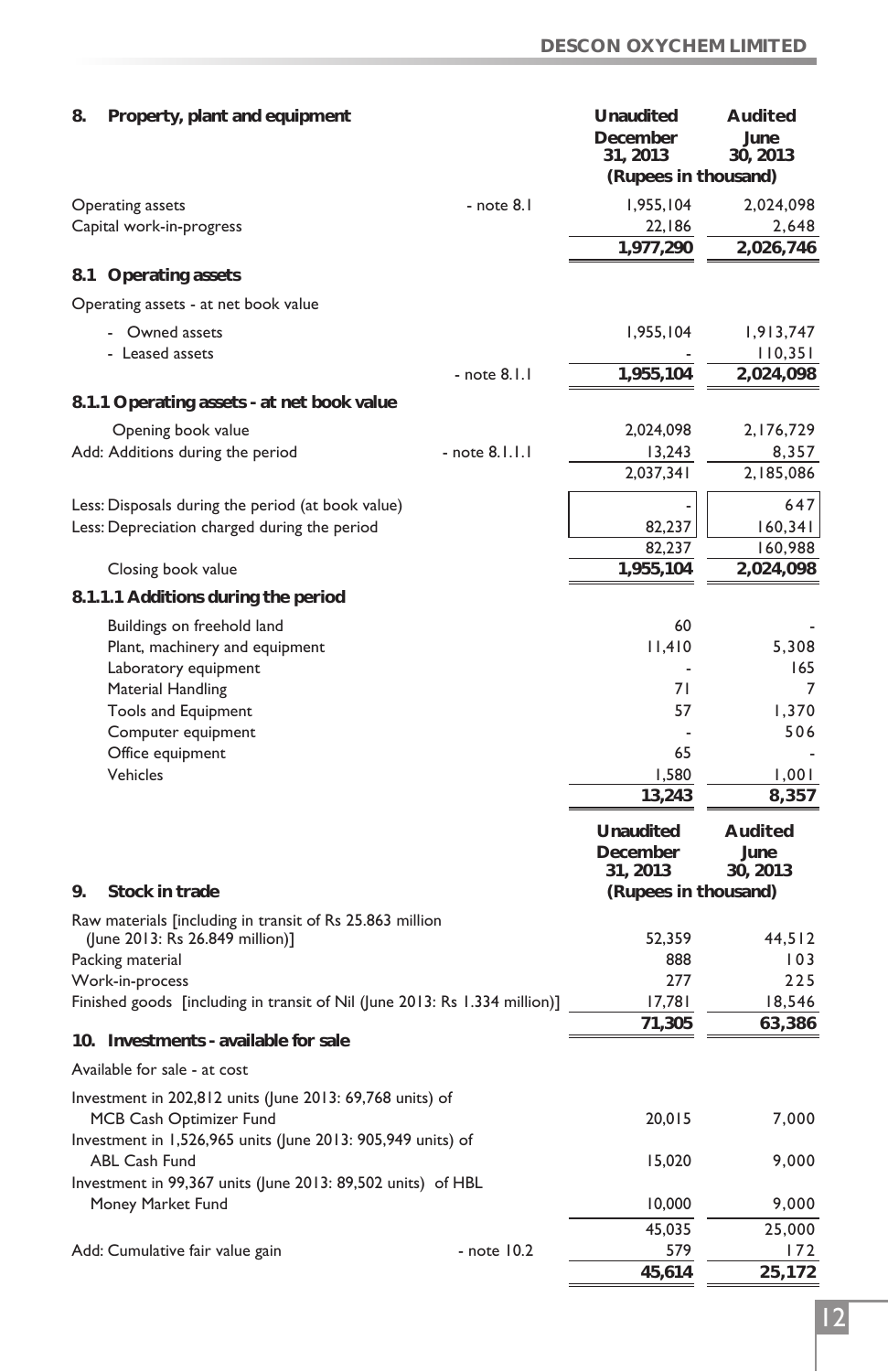**10.1** The investments have been made in open ended money market mutual funds which makes investments in fixed income instruments with a maximum maturity of 180 days and weighted average maturity up to 90 days. The return on the fund is in form of bonus units and cash dividend.

|                                                                        | Unaudited<br>December<br>31, 2013 | Audited<br>June<br>30, 2013 |
|------------------------------------------------------------------------|-----------------------------------|-----------------------------|
| 10.2 Cumulative fair value gain                                        | (Rupees in thousand)              |                             |
| As at July 1                                                           | 172                               | 3.279                       |
| Fair value gain during the period                                      | 952                               | 2.829                       |
| Transferred to profit and loss account on derecognition of investments | (545)                             | (5,936)                     |
|                                                                        | 579                               | 172                         |
|                                                                        |                                   |                             |

|                                               | Quarter ended        |                      | Half year ended      |                      |
|-----------------------------------------------|----------------------|----------------------|----------------------|----------------------|
|                                               | December<br>31, 2013 | December<br>31, 2012 | December<br>31, 2013 | December<br>31, 2012 |
| 11. Sales                                     | (Rupees in thousand) |                      | (Rupees in thousand) |                      |
| Gross sales:                                  |                      |                      |                      |                      |
| - Local                                       | 292,404              | 353,436              | 557,744              | 610,557              |
| - Export                                      | 103,201              | 62,452               | 184,017              | 113,635              |
|                                               | 395,605              | 415,888              | 741,761              | 724,192              |
| Less: Commission on sales                     | (7,662)              | (9,527)              | (15, 831)            | (16, 110)            |
|                                               | 387,943              | 406,361              | 725,930              | 708,082              |
|                                               | Quarter ended        |                      | Half year ended      |                      |
|                                               | December             | December             | December             | December             |
|                                               | 31, 2013             | 31, 2012             | 31, 2013             | 31, 2012             |
| 12. Cost of goods sold                        | (Rupees in thousand) |                      | (Rupees in thousand) |                      |
| Raw and packing materials consumed            | 127,887              | 116,108              | 236,587              | 220,261              |
| Salaries, wages and other benefits            | 10,402               | 11,761               | 26,004               | 22,557               |
| Repairs and maintenance                       | 7,450                | 6,384                | 14,022               | 12,452               |
| Production supplies                           |                      | 5                    |                      | $\vert$ 3            |
| Fuel and power                                | 81,103               | 48,407               | 167,300              | 95,086               |
| Printing and stationery                       | 233                  | 128                  | 233                  | 205                  |
| Services through contractors                  | 14,075               | 10,692               | 22, 117              | 21,034               |
| <b>Traveling</b>                              | 598                  | 127                  | 598                  | 563                  |
| Communication                                 | 113                  | 85                   | 113                  | 192                  |
| Depreciation on property, plant and equipment | 41,922               | 39,906               | 81,885               | 79,845               |
| Amortization on intangible assets             | 4,464                | 4,464                | 8,928                | 8,928                |
| Insurance                                     | 2,055                | 1,417                | 4,106                | 2,829                |
| Safety items consumed                         | 296                  | 105                  | 296                  | 367                  |
| Miscellaneous                                 | (389)                | 2,016                | 296                  | 4,297                |
| Annual shutdown expenses                      | 1,479                |                      | 14,207               |                      |
| Rent & rates                                  | 11,047               |                      | 19,891               |                      |
|                                               | 302,735              | 241,605              | 596,583              | 468,629              |
| Add: Opening work in process                  |                      |                      | 225                  | 2,308                |
| Less: Closing work in process                 | (277)                | (2, 523)             | (277)                | (2, 523)             |
|                                               | (277)                | (2, 523)             | (52)                 | (215)                |
| Cost of goods produced                        | 302,458              | 239,082              | 596,531              | 468,414              |
| Add: Opening finished goods                   |                      |                      | 10,970               | 15,554               |

 $\overline{(9,336)}$   $\overline{(3,716)}$   $\overline{(7,699)}$   $\overline{5,625}$ 

**299,165 299,570 594,875 559,169**

Less: Closing finished goods (9,336) (9,336) (3,716) (18,669) (9,929)

Cost of goods sold - own manufactured 293,122 235,366 588,832 474,039 Cost of goods sold - purchased for resale 6,043 64,204 6,043 85,130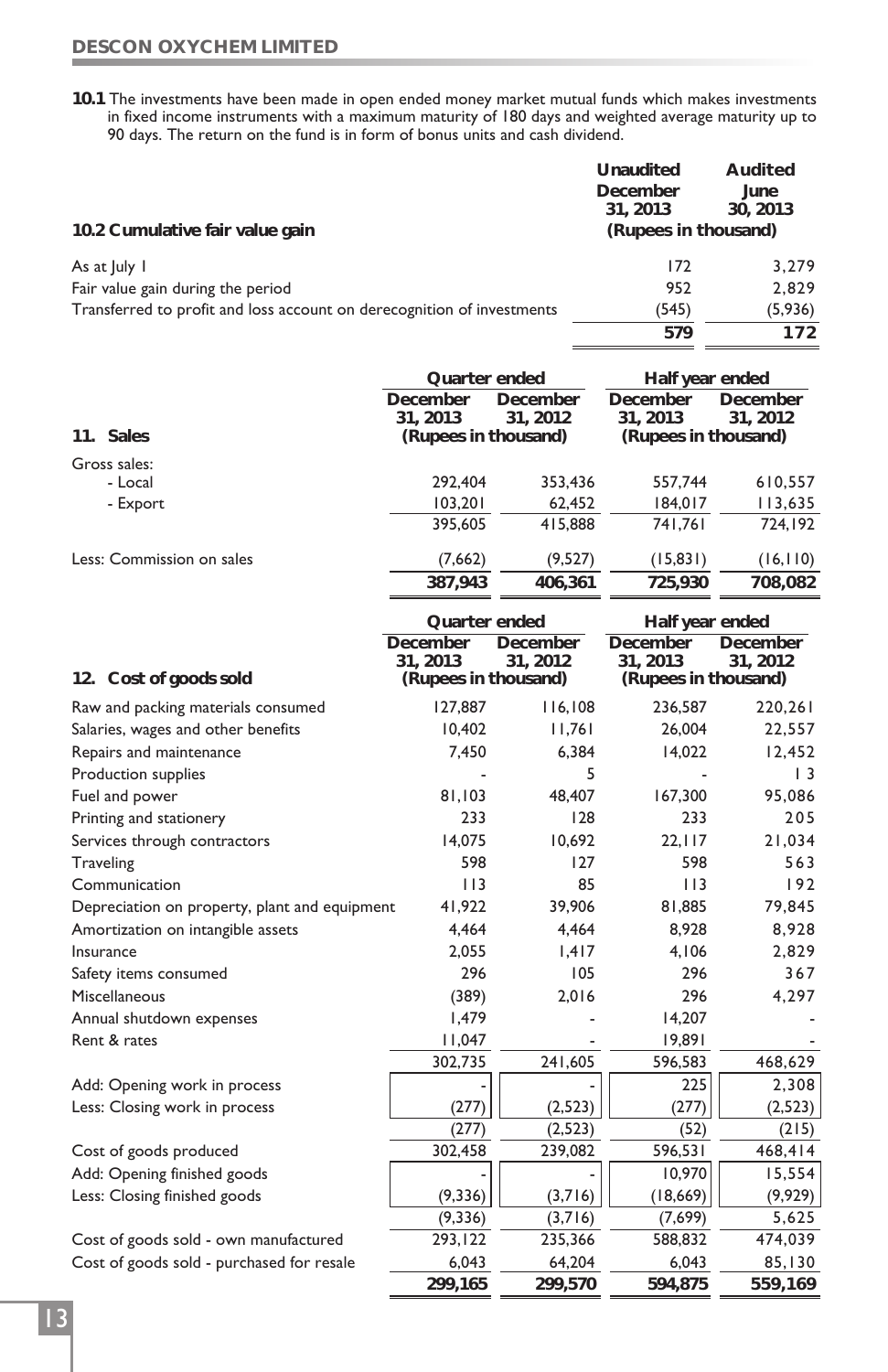- **13.** Administrative expenses include legal and professional charges amounting to Rs 9,161 thousand and Rs 4,928 thousand for the half year ended December 31, 2013 and the quarter ended December 31, 2013 respectively (2012: Rs 2,461 thousand and Rs 1,425 thousand respectively).
- **14. Earnings / (loss) per share**

**14.1 Basic earnings / (loss) per share**

| Earnings / (loss) for the period | Rupees in thousand | (9.085) | 19.484  | (60.731) | (36, 111) |
|----------------------------------|--------------------|---------|---------|----------|-----------|
| Weighted average number          |                    |         |         |          |           |
| of ordinary shares               | Number             | 102,000 | 102.000 | 102.000  | 102.000   |
| Earnings / (loss) per share      | Rupees             | (0.09)  | 0.19    | (0.60)   | (0.35)    |

**14.2 Diluted earnings per share**

Diluted earnings per share has not been presented as the company does not have any convertible instrument in issue as at December 31, 2013 and December 31, 2012 which would have any effect on the earnings per share if the option to convert is exercised.

**15. Transactions with related parties**

| I ransactions with related parties             |                                                               | Half year ended                             |                     |
|------------------------------------------------|---------------------------------------------------------------|---------------------------------------------|---------------------|
| Relationship with<br>the company               | Nature of transaction                                         | December<br>31.2013<br>(Rupees in thousand) | December<br>31.2012 |
| i. Associated undertakings                     | Purchase of goods and services<br>Purchases in respect of     | 10,058                                      | 2,922               |
|                                                | capital expenditures                                          | 57                                          | 435                 |
|                                                | Sale of goods/scrap                                           | 275                                         | 424                 |
|                                                | Disposal of assets<br>Share of common expenses charged        |                                             | 940                 |
|                                                | from associated companies<br>Share of common expenses charged | 17.989                                      | 11,873              |
|                                                | to associated companies                                       | 7.582                                       | 4,325               |
|                                                | Mark-up expense                                               | 63.089                                      | 28,699              |
| ii. Post employment<br>benefit plans           | Expense charged in respect of<br>retirement benefit plans     | 958                                         |                     |
| iii. Key management                            | Salaries and other employee                                   |                                             |                     |
| personnel                                      | benefits                                                      | 9.856                                       | 9.081               |
|                                                |                                                               | Unaudited<br>December                       | Audited<br>June     |
| Relationship with<br>the company               | Nature of transaction                                         | 31, 2013<br>(Rupees in thousand)            | 30, 2013            |
| Period-end balances<br>Associated undertakings |                                                               |                                             |                     |

| Payable to related parties      | 6.478     | 2.618     |
|---------------------------------|-----------|-----------|
| Receivable from related parties | 454       | 15        |
| Advance to related parties      | 33        | 4.746     |
| Accrued finance cost            | 238,715   | 142.347   |
| Long term loan                  | 1.118.785 | 1,118,785 |
|                                 |           |           |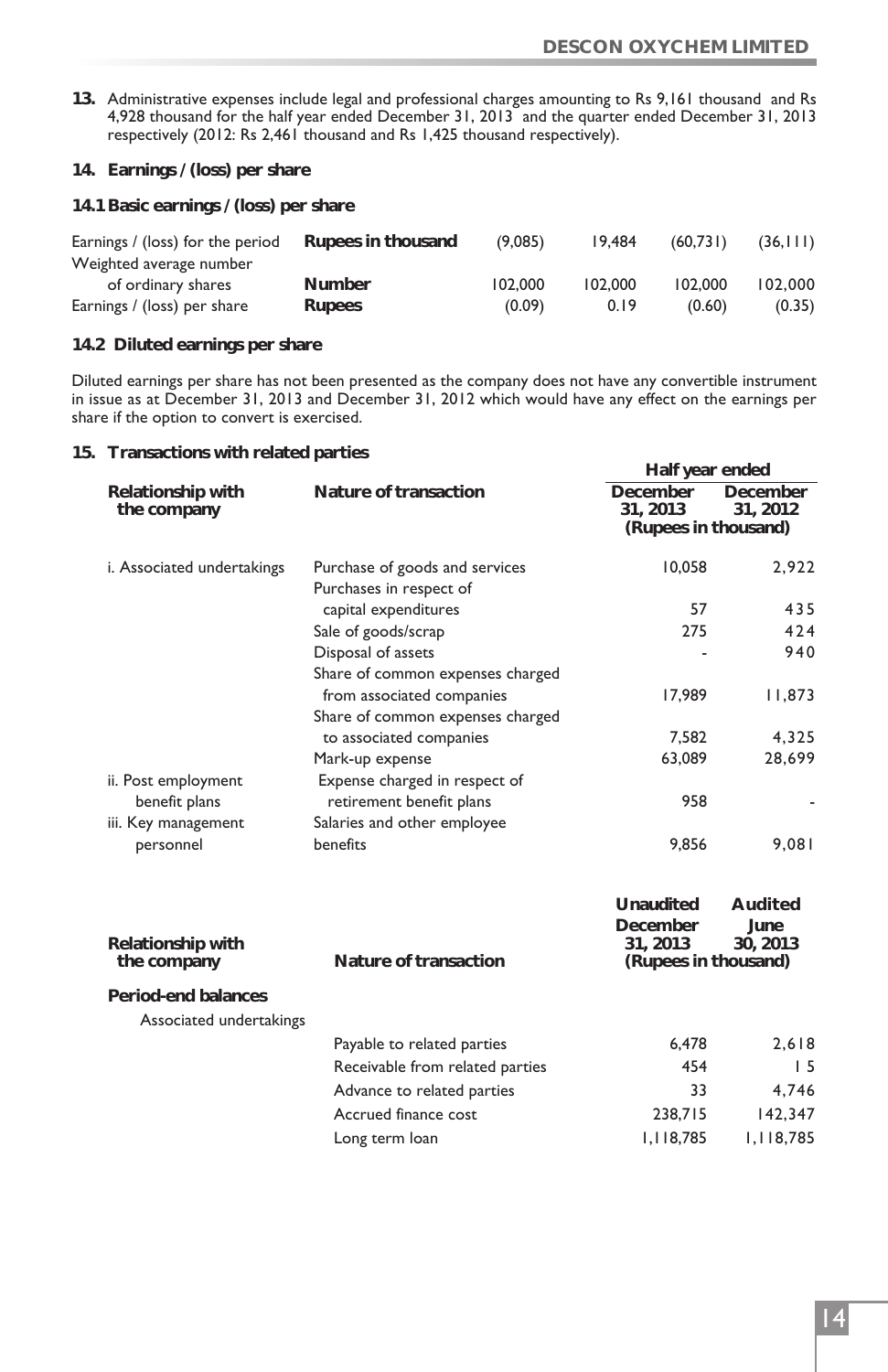|                                                                                  | Half year ended      |            |
|----------------------------------------------------------------------------------|----------------------|------------|
|                                                                                  | December             | December   |
|                                                                                  | 31.2013              | 31, 2012   |
| 16. Cash generated from operations                                               | (Rupees in thousand) |            |
| Loss before taxation                                                             | (43,217)             | (36, 837)  |
| Adjustments for:                                                                 |                      |            |
| - Depreciation on property, plant and equipment                                  | 82,237               | 80, 131    |
| - Amortization of intangible assets                                              | 8,928                | 8,926      |
| Gain on disposal of non-current assets<br>$\overline{\phantom{0}}$               |                      | (165)      |
| - Finance cost                                                                   | 113,997              | 143,870    |
| - Interest from bank deposits                                                    | (292)                | (688)      |
| (Reversal)/charge of provision for accumulating leave balances<br>$\blacksquare$ | (2,202)              | 456        |
| - (Reversal)/charge of Provision for bad debts                                   | (535)                | 817        |
| - Net exchange loss/(gain)                                                       | 2,643                | (929)      |
| - Gain on sale of investment                                                     | (545)                | (5, 117)   |
| Profit before working capital changes                                            | 161,014              | 190,464    |
| Effect on cash flow due to working capital changes                               |                      |            |
| Effect on cash flow due to working capital changes                               |                      |            |
| - (Increase)/Decrease in stores and spares                                       | (27, 482)            | 6,857      |
| - (Increase)/Decrease in stock-in-trade                                          | (7,919)              | 22,817     |
| - Decrease/(Increase) in trade debts                                             | 11,975               | (24, 697)  |
| - Decrease/(Increase) in advances, deposits, prepayments                         |                      |            |
| and other receivables                                                            | 37,005               | (14, 923)  |
| - Increase in trade and other payables                                           | 7,266                | 1,172      |
|                                                                                  | 20,845               | (8,774)    |
| Cash generated from operations                                                   | 181,859              | 181,690    |
|                                                                                  |                      |            |
|                                                                                  | Unaudited            | Audited    |
|                                                                                  | December             | June       |
|                                                                                  | 31, 2013             | 30, 2013   |
| 17. Cash and cash equivalents                                                    | (Rupees in thousand) |            |
| Cash and bank balances                                                           | 7,006                | 5,677      |
| Finances under markup arrangement - secured                                      | (108, 011)           | (154, 597) |
|                                                                                  | (101,005)            | (148,920)  |
|                                                                                  |                      |            |

#### **18. Date of authorization for issue**

This condensed interim financial information was authorised for issue on February 12, 2014 by the Board of Directors of the Company.

#### **19. Corresponding figures**

Corresponding figures have been re-arranged and reclassified, wherever necessary, for the purposes of comparison and better presentation as per reporting framework.

In order to comply with the requirements of International Accounting Standard 34 - 'Interim Financial Reporting', the condensed interim balance sheet and condensed interim statement of changes in equity have been compared with the balances of annual audited financial statements of preceding financial year, whereas, the condensed interim profit and loss account, condensed interim statement of comprehensive income and condensed interim cash flow statement have been compared with the balances of comparable period of immediately preceding financial year.

 $\sim$  or  $\ell^{\text{max}}$  **Chief Executive Director**